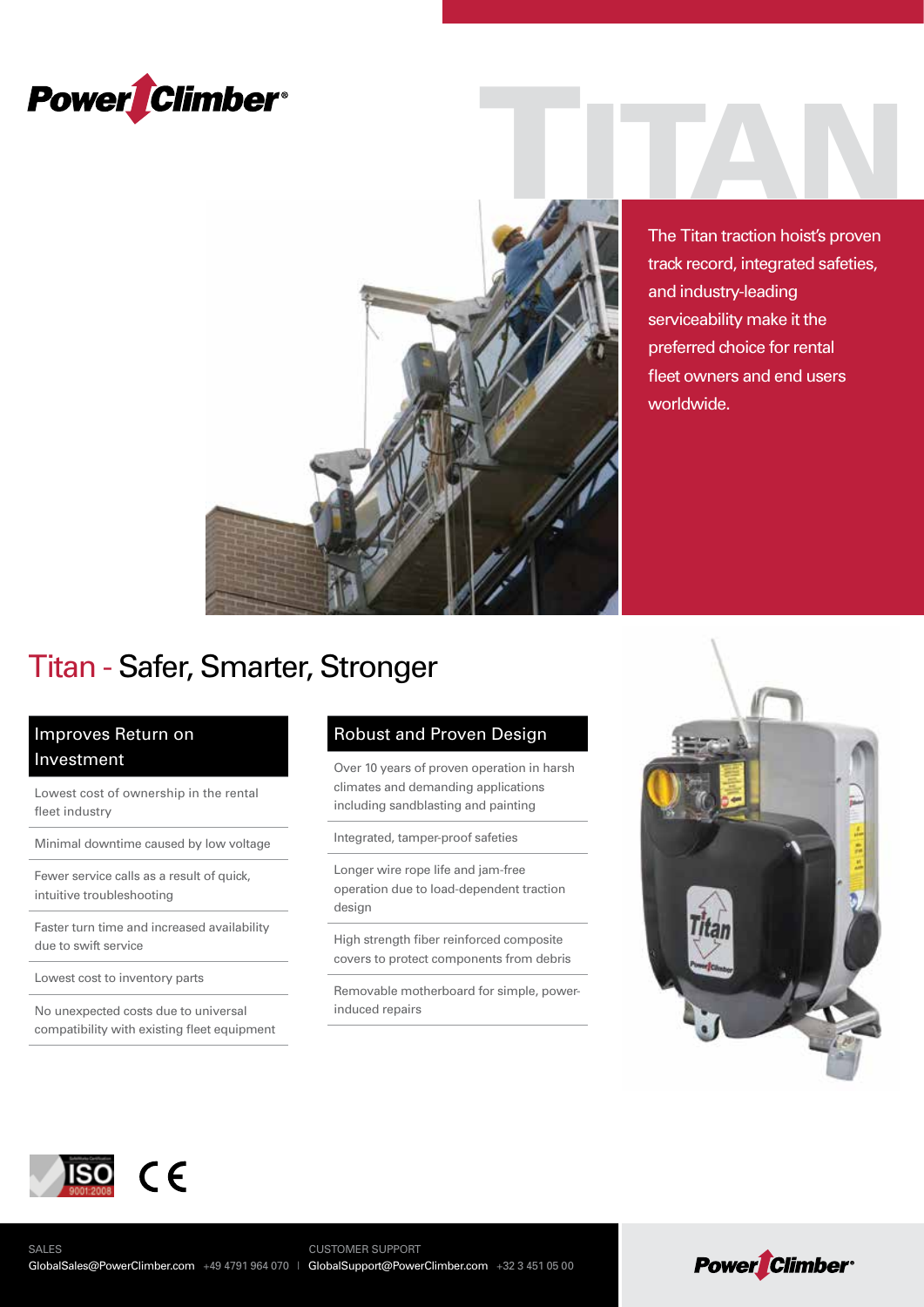## Controls on the Titan face the operator for better interface



#### Features

|              | Low wear exit guide                               |
|--------------|---------------------------------------------------|
| $\mathbf{2}$ | Overspeed safety device internal to hoist         |
| 3            | Breach loadable slack rope safety device          |
| 4            | Top limit switch                                  |
| 5            | High-strength reinforced composite covers         |
| -6           | Convenient industry standard stirrup bar mounting |
|              | Mechanical flywheel spring retention              |
| 8            | Optional slack rope internal to hoist             |
| ( 9          | High-strength cable gland                         |
| (10)         | Solid steel traction pivot cable guide            |
| (11          | Easy to locate Operators Manual                   |



|                                                               | <b>Temporary Access</b>                 |                                        |                                         |                                        | <b>Permanent Access</b>                 |                                         |                                        |
|---------------------------------------------------------------|-----------------------------------------|----------------------------------------|-----------------------------------------|----------------------------------------|-----------------------------------------|-----------------------------------------|----------------------------------------|
| <b>Titan Model</b>                                            | 501                                     | 651                                    | 503                                     | 653                                    | 403-PI                                  | 503-PI                                  | 703-PI                                 |
| Capacity                                                      | 500 kg                                  | 650 kg                                 | 500 kg                                  | 650 kg                                 | 400 kg                                  | 500 kg                                  | 700 kg                                 |
| <b>Electric</b><br><b>Motor</b>                               | 1 Ph,<br>230V,<br>50/60 Hz<br>$0.76$ kW | 1 Ph,<br>230V,<br>50/60 Hz<br>$1.0$ kW | 3 Ph,<br>400V.<br>50/60 Hz<br>$0.76$ kW | 3 Ph,<br>400V,<br>50/60 Hz<br>$1.0$ kW | 3 Ph,<br>400V.<br>50/60 Hz<br>$0.74$ kW | 3 Ph,<br>400V,<br>50/60 Hz<br>$0.75$ kW | 3 Ph,<br>400V,<br>50/60 Hz<br>$1.0$ kW |
| Amperage<br>Run:<br>Start:                                    | 5 A<br>20 A                             | 6 A<br>24 A                            | 2.5A<br>7.5A                            | 2.5A<br>7.5A                           | 2.5A<br>7.5A                            | 2.5A<br>7.5A                            | 2.5A<br>7.5A                           |
| <b>Wire Rope</b><br>Diameter:<br><b>Breaking</b><br>Strength: | 8.4 mm<br>56 kN                         |                                        |                                         |                                        |                                         |                                         |                                        |
| <b>Hoisting</b><br>Speed                                      | $8.5$ m/min.                            |                                        |                                         |                                        |                                         |                                         |                                        |
| <b>Self-Weight</b><br>of Hoist                                | 36 kg                                   |                                        |                                         |                                        |                                         |                                         |                                        |

#### 3 easy steps

Solve electrical issues in less than 5 minutes by changing the motherboard.





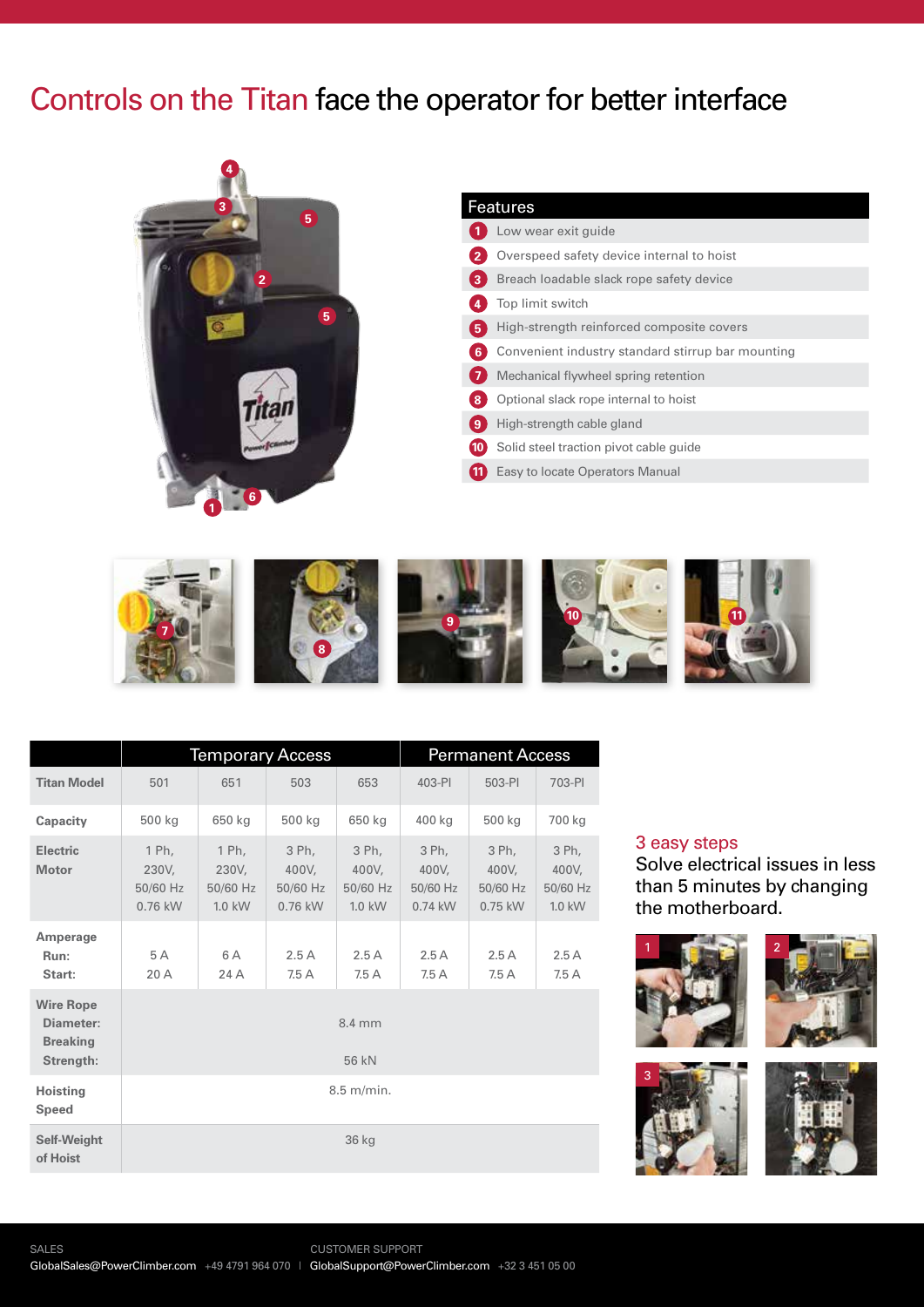## Standard Features of the Titan

| Feature                                            | <b>Function</b>                                                                                                                                                                                                                                   | <b>Benefit</b>                                                                                                                                                                                                                                                                                    |
|----------------------------------------------------|---------------------------------------------------------------------------------------------------------------------------------------------------------------------------------------------------------------------------------------------------|---------------------------------------------------------------------------------------------------------------------------------------------------------------------------------------------------------------------------------------------------------------------------------------------------|
| Clean, contained<br>design                         | • Engineered high strength glass fiber reinforced<br>composite covers protect components from debris<br>and can be easily, inexpensively replaced to improve<br>hoist aesthetics.<br>· Fast removal allows easy inspection and<br>serviceability. | · Turn service takes 10 minutes.<br>• Eliminates cleaning with wire brush<br>· Saves repair labor expense                                                                                                                                                                                         |
| Load sensitive<br>traction                         | . Applies only the traction needed to lift load, not full<br>500-700 kg lifting force on rope<br>• Reduces risk of wire rope jam<br>• Reduces wire rope wear                                                                                      | • Great tolerance of wire rope condition<br>• Extends wire rope life, saving you money                                                                                                                                                                                                            |
| Mounted electrical<br>components on<br>motherboard | • All electrical components are mounted on<br>motherboard and easily removed from 3 screws and<br>4 connectors.                                                                                                                                   | • Reduces the pressure on internal wear items, extending<br>the life of these components<br>• Reduces jobsite repair to motherboard replacement for<br>troubleshooting later<br>· Simplifies electrical service calls, reducing labor costs<br>• Reduces inventory cost of replacement components |
| Designed for<br>service efficiency                 | • Easy visual inspection and access<br>• Clean design with fewer parts<br>• Stands upright for easy access                                                                                                                                        | · Turn service takes 10 minutes.<br>• Annual service takes 1 hour.                                                                                                                                                                                                                                |
| Voltage indicator                                  | • Indicates voltage to unit                                                                                                                                                                                                                       | . Easy visual inspection can eliminate a service call.<br>· Technician can diagnose voltage problem by phone.                                                                                                                                                                                     |
| Built-in secondary<br>wire rope                    | • Allows use of secondary suspension wire rope for<br>required applications or to eliminate independent<br>safety lines at minor additional cost<br>• Designed to mount into hoist for maximum durability<br>and security                         | • Internal safeties cannot be removed or left off the hoist,<br>ensuring optimal protection.<br>• More versatile hoist ready for any application<br>• Saves money                                                                                                                                 |
| Overload kit                                       | • Allows the overload to be shop-set to meet code or<br>de-rate hoist capacity                                                                                                                                                                    | • Reduces rigging material and labor and provides added<br>safety protection                                                                                                                                                                                                                      |
| Top limit switch                                   | • Stops upward travel on contact with an overhead<br>obstruction for PI or special applications                                                                                                                                                   | • Provides a safer workplace by eliminating potential<br>overloading and pinch points<br>· Easy installation saves time and money.                                                                                                                                                                |

### Easy inspection of internal wear components **Quick and easy hoist overhaul repair** takes less than an hour.